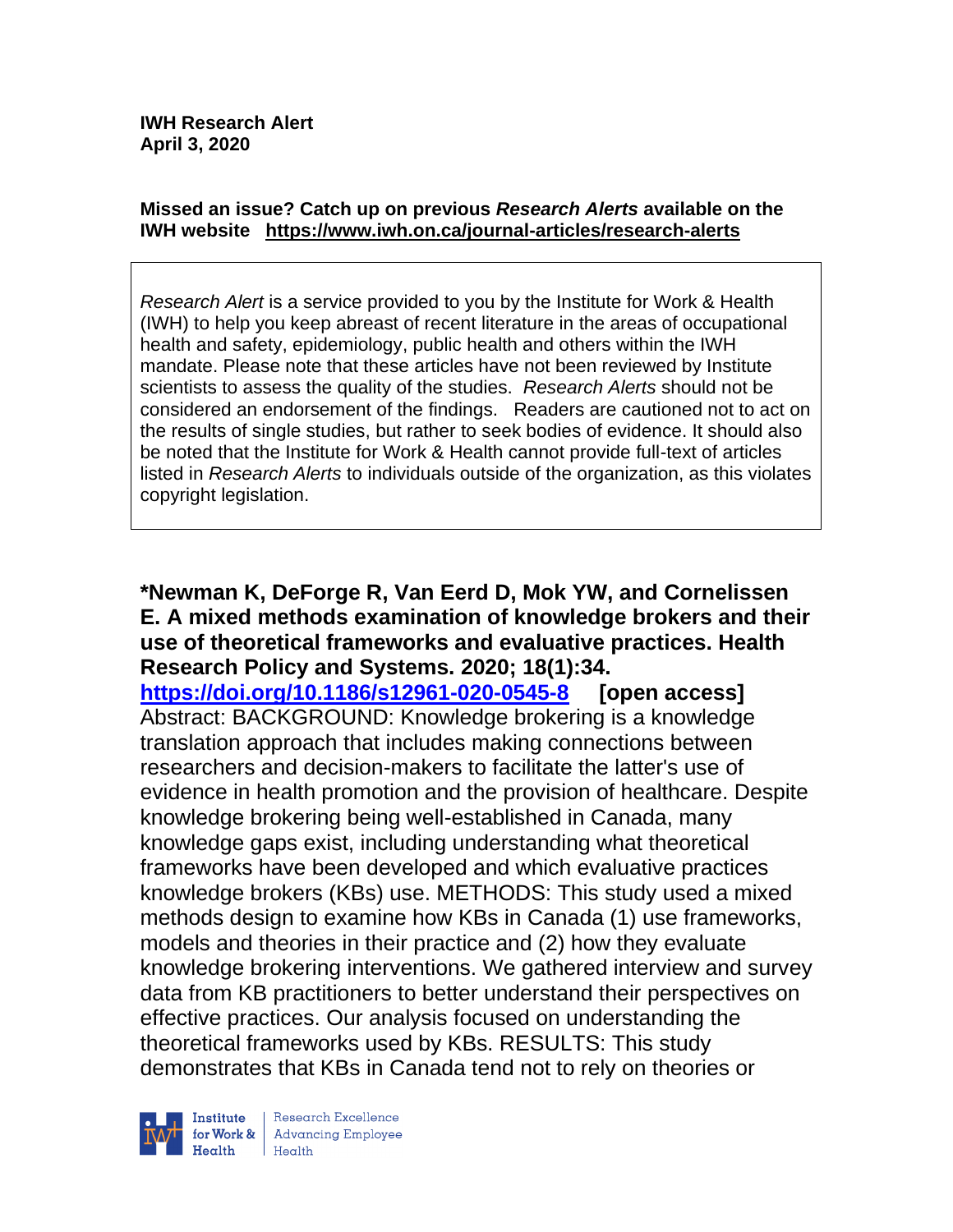models that are specific to knowledge brokering. Rather, study participants/respondents draw on (sometimes multiple) theories and models that are fundamental to the broader field of knowledge translation - in particular, the Knowledge to Action model and the Promoting Action Research in Health Sciences framework. In evaluating the impact of their own knowledge brokering practice, participants/respondents use a wide variety of mechanisms. Evaluation was often seen as less important than supporting knowledge users and/or paying clients in accessing and utilising evidence. CONCLUSIONS: Knowledge brokering as a form of knowledge translation continues to expand, but the impact on its targeted knowledge users has yet to be clearly established. The quality of engagement between KBs and their clients might increase the knowledge brokering can be more impactful - if KBs made efforts to describe, understand and evaluate their activities using theories or models specific to KB

**Baggett C, Cole CR, Crowley G, and Sirmans ET. Spillover effects of increased health insurance enrollment on workers' compensation insurance. Risk Management and Insurance Review. 2020; 23(1):53-74.** 

**<https://doi.org/10.1111/rmir.12142>** 

**Bauer H, Nowak D, and Herbig B. Age, aging and physiological dysregulation in safety-critical work: a retrospective longitudinal study of helicopter emergency medical services pilots. International Archives of Occupational & Environmental Health. 2020; 93(3):301-314.** 

## **<https://doi.org/10.1007/s00420-019-01482-9>**

Abstract: PURPOSE: Concurrent progressive physiological dysregulation in different organ systems may be a driver of phenotypical frailty and is associated with morbidity and performance declines. In aging societies, health and performance of older workers are given increased scrutiny. However, there are few studies researching the effect of age on physiological dysregulation specifically in the working population and none for high-risk occupations with close medical supervision. Here, we aim to investigate this association cross-sectionally and longitudinally in a healthy sample of European helicopter emergency medical services

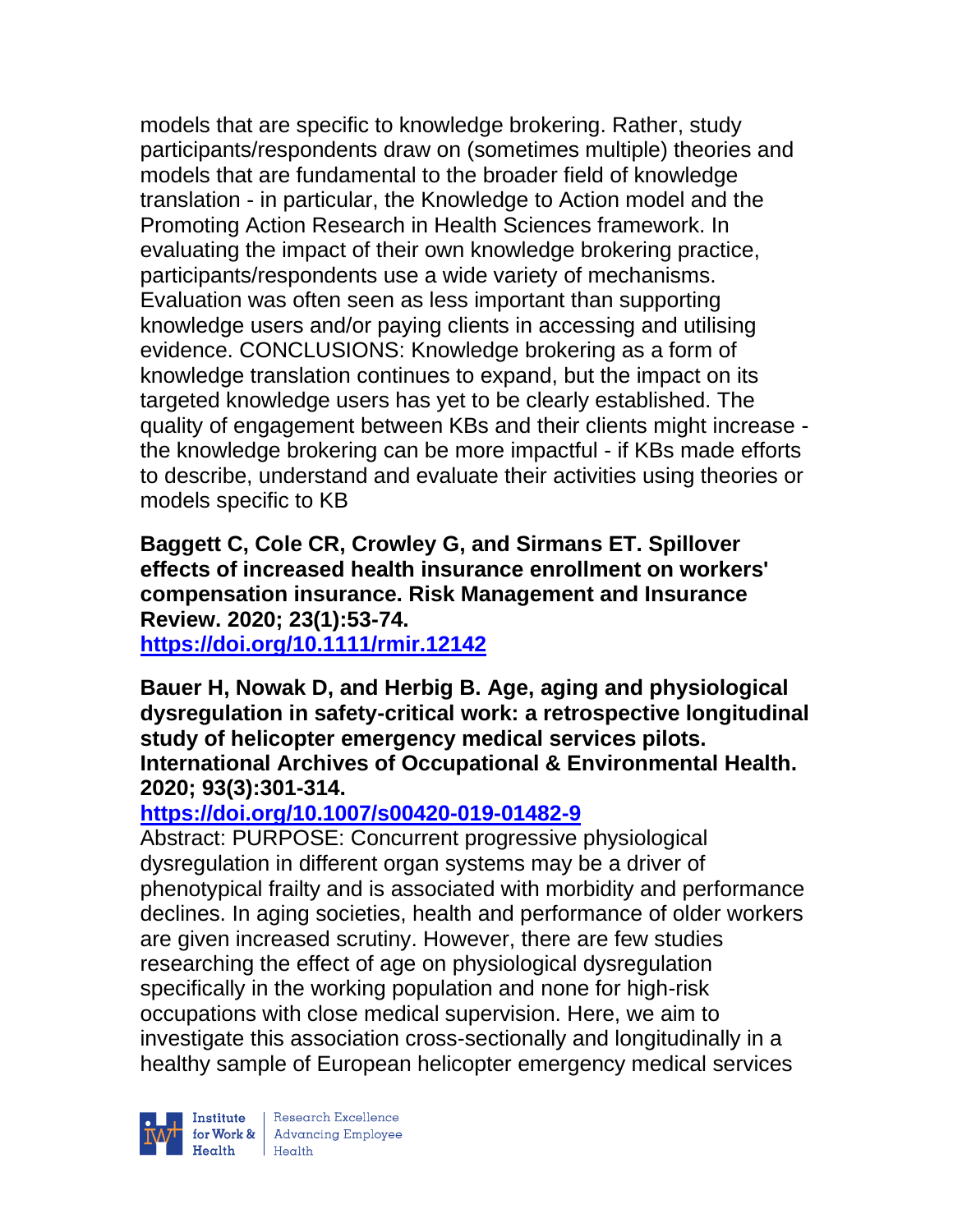pilots. METHODS: Using a retrospective cohort design, we constructed indices of (a) physiological dysregulation state ( $N = 52$ ) participants) and (b) pace of change  $(N = 41$  participants, average follow-up 7.9 years) based on measurements of 18 health riskassociated biomarkers, as documented in the participating pilots' aeromedical examination records. The relationship of these two indices with average age (range 27.9-60.6 years) and average baseline age (29.3-57.2 years), respectively, was modeled by weighted least squares regression, adjusting for region of origin, smoking, and medication. RESULTS: Longitudinally, dysregulation significantly increased over the follow-up period, but the pace of change did not increase with baseline age. Cross-sectionally, we observed a significant negative quadratic effect of age on physiological dysregulation state, with maximum estimated physiological dysregulation at ages 45-50. CONCLUSIONS: As hypothesized, progression of dysregulation over approximately 8 years is observable in a healthy occupational sample but it does not accelerate (i.e., does not increase with baseline age). Increases in dysregulation are counteracted by what appears to be a strong healthy worker survivor effect. The study shows that the development of physiological dysregulation in high-risk occupations differs from that in the general population and that physiological dysregulation indices may be helpful in reconciling safety concerns and fair treatment of aging workers in safety-critical jobs

### **Chang KC, Liao YH, Lee HC, Wu CY, Yen CL, Lin PL, et al. Musculoskeletal disorders, psychosocial stress and associated factors among home-based migrant care workers. Work. 2020; 65(3):647-659.**

## **<https://doi.org/10.3233/WOR-203119>**

Abstract: BACKGROUND: Prevalence of musculoskeletal disorders (MSDs) and psychological stress in home-based female migrant care workers (MCWs) remain unknown. OBJECTIVE: To 1) investigate the prevalence of MSDs and psychological stress and associations between subjective questionnaires on MSDs/psychological stress and biomedical examinations, and 2) identify the risk factors related to MSDs and psychological stress. METHODS: This study recruited 85 MCWs. Data was collected using questionnaires, urine analysis and X-ray examinations. Correlations between subjective questionnaires



Research Excellence Institute Research Excellence<br>
for Work & Advancing Employee<br>
Hoglib Hoglib  $Heath$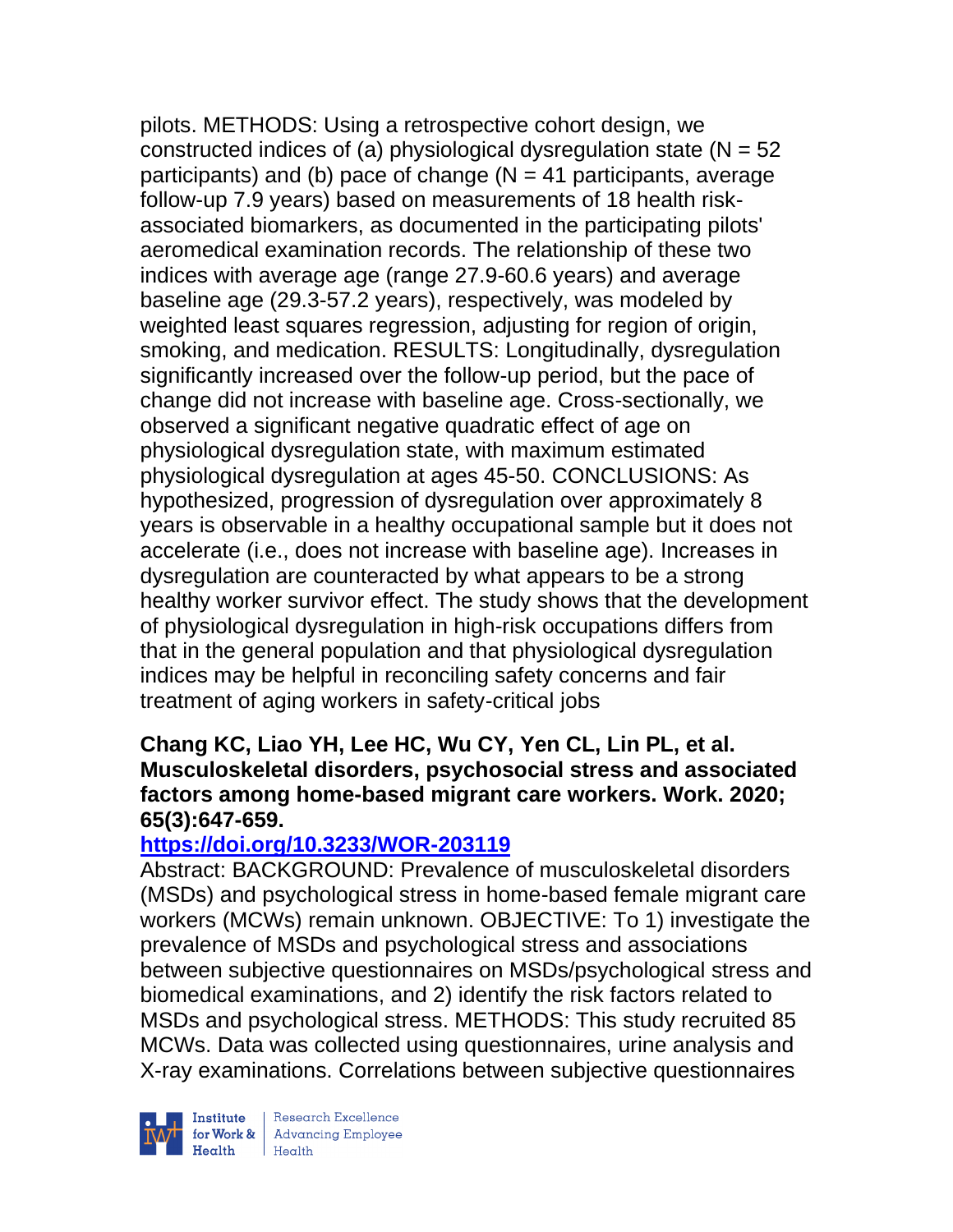and biomedical examinations were investigated. Multivariable logistic regression analyses were used to explore risk factors. RESULTS: The prevalence of MSDs and psychological stress were 70.6% and 37.6%, respectively. MSDs were commonly reported over the neck, lower back, shoulders, and upper back. There was a moderate correlation between MSDs and abnormal X-ray findings. Risk factors associated with MSDs included higher education level, frequent transferring and bedside care activities, lacking caregiver training in Taiwan, inadequate sleep, and drinking tea or coffee. Risk factors associated with psychological stress included inadequate salary, lacking caregiver training in Taiwan, and insufficient knowledge of body mechanics techniques. CONCLUSIONS: MSDs and psychological stress were common among home-based female MCWs. Educational level, frequent transferring and bedside care activities, and lack of caregiver training in Taiwan, were the most dominant risk factors

### **Donelly M, Gordon S, and Bowling A. Income and employment equity of graduates with and without disabilities. Work. 2020; 65(3):547-561.**

### **<https://doi.org/10.3233/WOR-203109>**

Abstract: BACKGROUND: Among Organisation for Economic Cooperation and Development [OECD] countries, Australians with disabilities are most at risk of experiencing poverty. Employment equity is essential for wellbeing, health and social inclusion. Reported differences in income level between people with and without disabilities vary widely between 0 to 47% depending on productivity assumptions. Contradictory to these assumptions, empirical research has demonstrated that people with disabilities often have equivalent skills, superior loyalty and lower absentee rates. OBJECTIVE: To investigate if there is a significant difference in the annual remuneration, hours worked and age-related career trajectory of graduates with and without disabilities. METHODS: Descriptive statistics and regression analysis were used to identify employment equity between graduates with and without disabilities in the 2011 Australian Census. RESULTS: Graduates with disabilities received a mean weekly income that was 53% of the income of graduates without disabilities and 85% of the mean hourly income. Female graduates with disabilities received the lowest mean income of all



| Research Excellence **Institute** Research Excellence<br> **Fractional Advancing Employee**<br> **Health** Health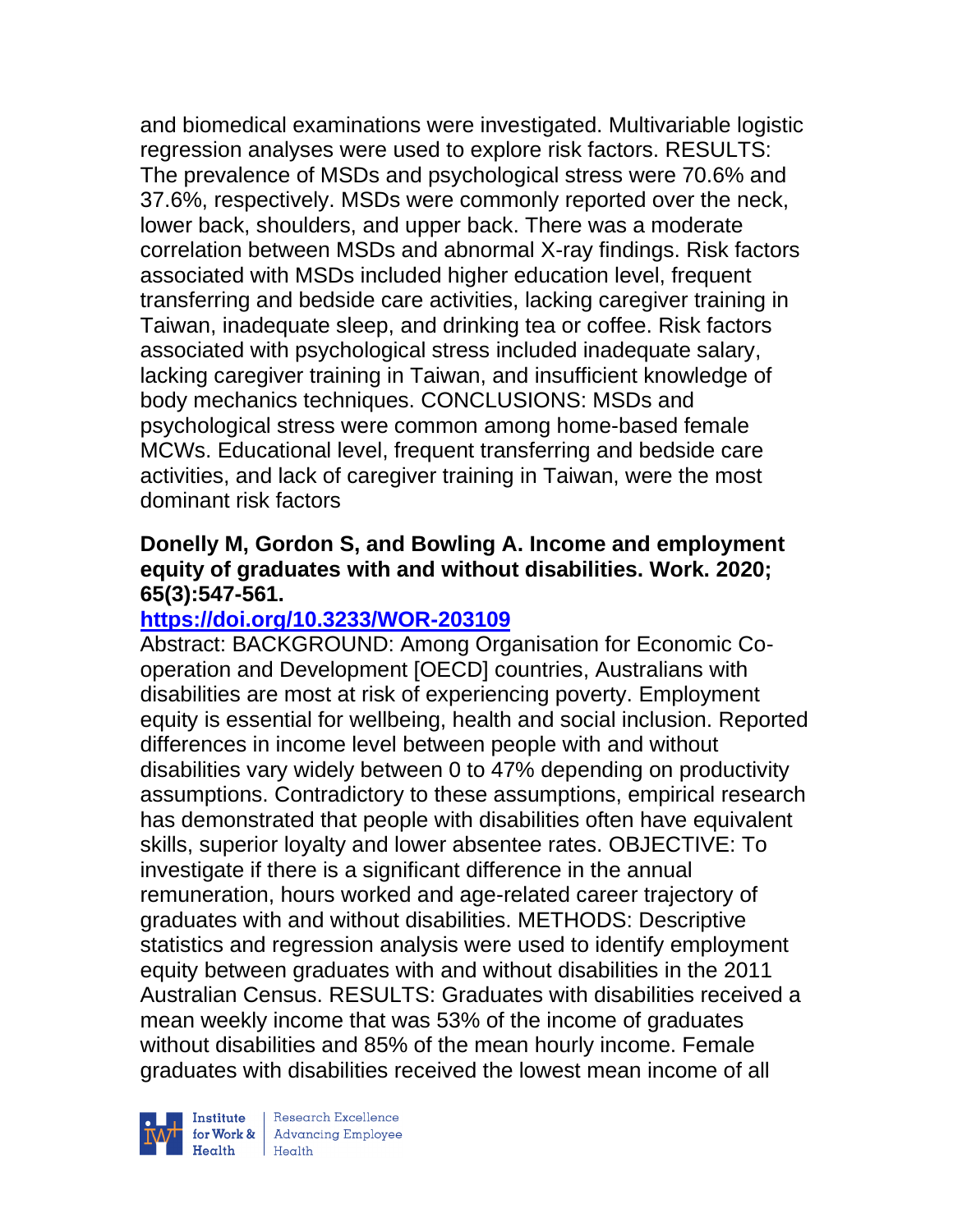subgroups at 35% of the mean weekly income of male graduates without disabilities CONCLUSION: This corroborates previous research that reports people with disabilities have difficulty obtaining employment, experience insecure employment and have fewer career and promotional opportunities. The income gaps were significantly greater than gaps previously reported

### **Duryan M, Smyth H, Roberts A, Rowlinson S, and Sherratt F. Knowledge transfer for occupational health and safety: cultivating health and safety learning culture in construction firms. Accident Analysis and Prevention. 2020; 139:105496. <https://doi.org/10.1016/j.aap.2020.105496>**

Abstract: Within the last decades the incidence of workspace injuries and fatalities in the UK construction industry has declined markedly following the developments in occupational health and safety (OHS) management systems. However, safety statistics have reached a plateau and actions for further improvement of OHS management systems are called for. OHS is a form of organizational expertise that has both tacit and explicit dimensions and is situated in the ongoing practices. There is a need for institutionalization and for the transfer of knowledge across and along construction supply chains to reduce OHS risks and facilitate cultural change. The focus of this article is the factors that facilitate OHS knowledge transfer in and between organizations involved in construction projects. An interpretative methodology is used in this research to embrace tacit aspects of knowledge transfer and application. Thematic analysis is supported by a cognitive mapping technique that allows understanding of interrelationships among the concepts expressed by the respondents. This paper demonstrates inconsistency in OHS practices in construction organizations and highlights the importance of cultivating a positive safety culture to encourage transfer of lessons learnt from good practices, incidents, near misses and failures between projects, from projects to programmes and across supply chains. Governmental health and safety regulations, norms and guidelines do not include all possible safety issues specific to different working environments and tied to work contexts. The OHS system should encourage employees to report near misses, incidents and failures in a 'no-blame' context and to take appropriate actions. This research provides foundation for construction project practitioners to adopt

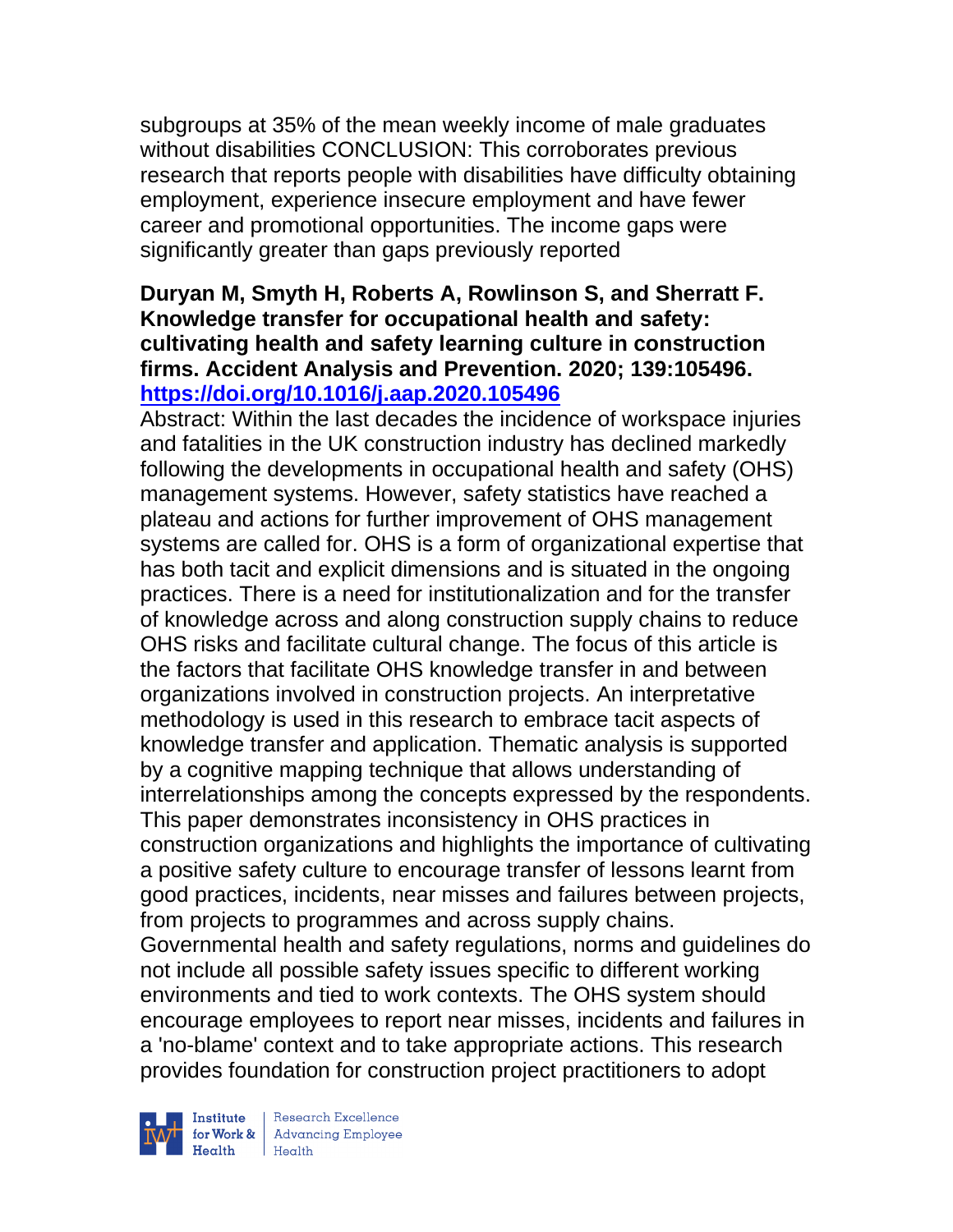more socially oriented approaches towards promoting learning-rich organizational contexts to overcome variation in the OHS and move beyond the current plateau reached in safety statistics

### **Edler-Buggy S, Birtwistle J, ElMokhallalati Y, Kindl K, Good P, and Bennett MI. Regular dosing compared with as-needed dosing of opioids for management of chronic cancer pain: systematic review and meta-analysis. Pain. 2020; 161(4):703-712. <https://doi.org/10.1097/j.pain.0000000000001755>**

Abstract: Opioids are the recommended form of analgesia for patients with persistent cancer pain, and regular dosing "by the clock" is advocated in many international guidelines on cancer pain management. The development of sustained-release opioid preparations has made regular dosing easier for patients. However, patients report that the intensity and impact of their cancer pain varies considerably day to day, and many try to find a trade-off between acceptable pain control and impact of cognitive (and other) adverse effects on daily activities. In acute care settings, (eg, postoperative) as-needed dosing and other opioid-sparing approaches have resulted in better patient outcomes compared with regular dosing. The aim of this study was to determine whether regular dosing of opioids was superior to as-needed dosing for persistent cancer pain. We systematically searched for randomised controlled trials that directly compared pain outcomes from regular dosing of opioids with asneeded dosing in adult cancer patients. We identified 4347 records, 25 randomised controlled trials meet the inclusion criteria, 9 were included in the review, and 7 of these included in meta-analysis. We found no clear evidence demonstrating superiority of regular dosing of opioids compared with as-needed dosing in persistent cancer pain, and regular dosing was associated with significantly higher total opioid doses. There was, however, a paucity of trials directly answering this question, and low-quality evidence limits the conclusions that can be drawn. It is clear that further high-quality clinical trials are needed to answer this question and to guide clinical practice

**Free H, Groenewold MR, and Luckhaupt SE. Lifetime prevalence of self-reported work-related health problems among U.S. workers: United States, 2018. MMWR - Morbidity & Mortality** 

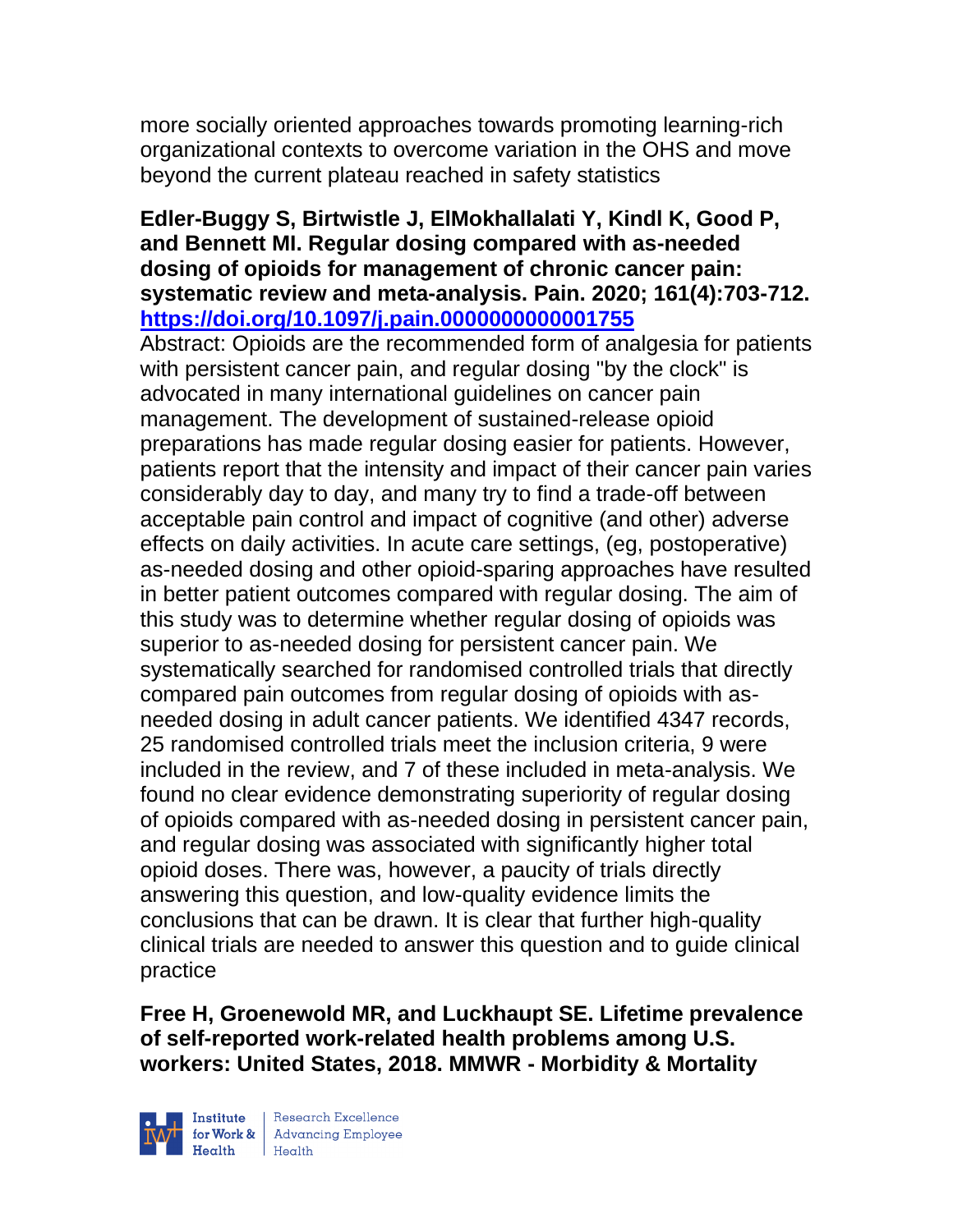# **Weekly Report. 2020; 69(13):361-365.**

**<https://doi.org/10.15585/mmwr.mm6913a1> [open access]**  Abstract: Approximately 2.8 million nonfatal workplace illnesses and injuries were reported in the United States in 2018 (1). Current surveillance methods might underestimate the prevalence of occupational injuries and illnesses (2,3). One way to obtain more information on occupational morbidity is to assess workers' perceptions about whether they have ever experienced health problems related to work (4). Occupational exposures might directly cause, contribute to, exacerbate, or predispose workers to various health problems (work-related health problems). CDC's National Institute for Occupational Safety and Health estimated the lifetime prevalence of self-reported, work-related health problems for the currently employed population overall and stratified by various demographic and job characteristics using data from the 2018 version of the SummerStyles survey. Overall, 35.1% of employed respondents had ever experienced a work-related health problem (95% confidence interval  $\text{[C]} = 33.0\% - 37.3\%$ ). The most commonly reported work-related health problem was back pain (19.4%, 95% CI  $= 17.6\% - 21.2\%$ ). Among industries, construction (48.6%, 95% CI = 36.54%-60.58%) had the highest prevalence of any work-related health problems. Workplace injury and illness prevention programs are needed to reduce the prevalence of work-related health problems, especially in higher-risk industries

### **He Y, Payne SC, Yao X, and Smallman R. Improving workplace safety by thinking about what might have been: a first look at the role of counterfactual thinking. Journal of Safety Research. 2020; 72:153-164.**

## **<https://doi.org/10.1016/j.jsr.2019.12.010>**

Abstract: INTRODUCTION: Information processing theories of workplace safety suggest that cognition is an antecedent of safety behavior. However, little research has directly tested cognitive factors as predictors of workplace safety within organizational psychology and behavior research. Counterfactuals (cognitions about "what might have been") can be functional when they consist of characteristics (e.g., "upward' - focusing on better outcomes) that alter behavior in a manner consistent with those outcomes. This field study aimed to examine the influence of counterfactual thinking on

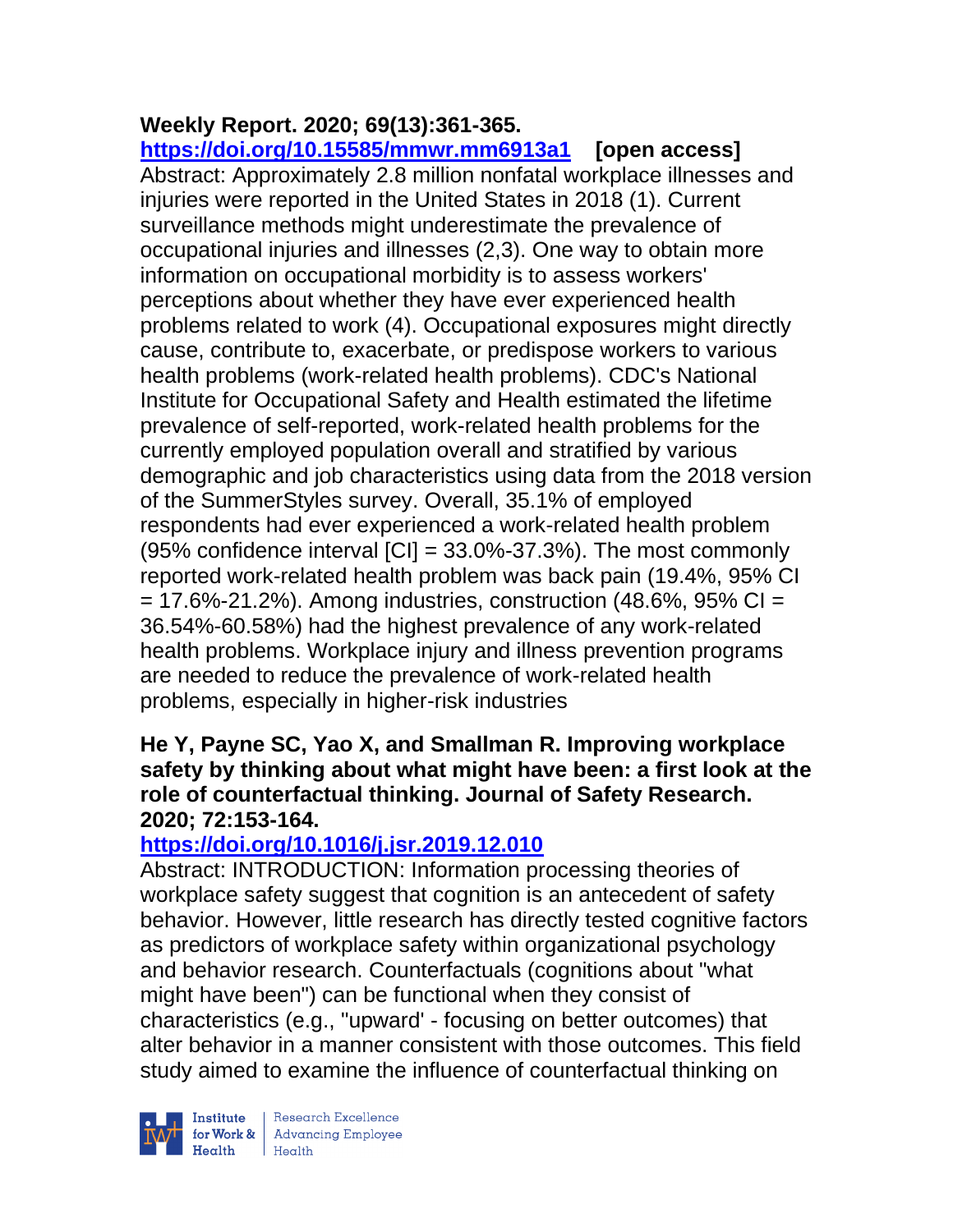safety behavior and explanatory mechanisms and boundary conditions of that relationship. METHOD: A sample of 240 medical providers from a hospital in China responded to three surveys over a four-month time frame. RESULTS: Results showed that upward counterfactuals were positively related to supervisor ratings of safety compliance and participation. These relationships were mediated by safety knowledge but not by safety motivation. Upward counterfactuals were more strongly related to safety behavior and knowledge than downward counterfactuals. As expected, safety locus of control strengthened the mediating effects of safety knowledge on the relationship between upward counterfactuals and safety behavior. Conclusions and Practical Applications: The findings demonstrated that counterfactual thinking is positively associated with safety behavior and knowledge, thus expanding the variables related to workplace safety and laying some initial groundwork for new safety interventions incorporating counterfactual thinking

### **Konsgen N, Barcot O, Hess S, Puljak L, Goossen K, Rombey T, et al. Inter-review agreement of risk-of-bias judgments varied in Cochrane reviews. Journal of Clinical Epidemiology. 2020; 120:25-32.**

## **<https://doi.org/10.1016/j.jclinepi.2019.12.016>**

Abstract: OBJECTIVES: The objective of the study was to measure the level of agreement between Cochrane reviews of overlapping randomized controlled trials (RCTs) regarding risk-of-bias (RoB) judgments. STUDY DESIGN AND SETTING: On November 5, 2017, the Cochrane Database of Systematic Reviews was searched for Cochrane reviews on tobacco. Reviews that included overlapping RCTs were included. RoB judgments were extracted from RoB tables using automated data scraping with manual verification and adjustments. Agreement between the reviews was calculated using Conger's generalized kappa coefficient (kappa) and raw agreement (a). RESULTS: We included 53 Cochrane reviews of 376 RCTs. For the RoB domain "random sequence generation," the level of agreement between the reviews was substantial with kappa = 0.63 (95% confidence interval: 0.56 to 0.71;  $a = 0.80$ ). There was slight-tomoderate agreement between the reviews regarding the domains "allocation concealment": kappa =  $0.51$  (0.41 to 0.61), a =  $0.75$ ; "blinding": kappa =  $0.19$  (0.02 to 0.37), a =  $0.52$ ; "blinding of outcome

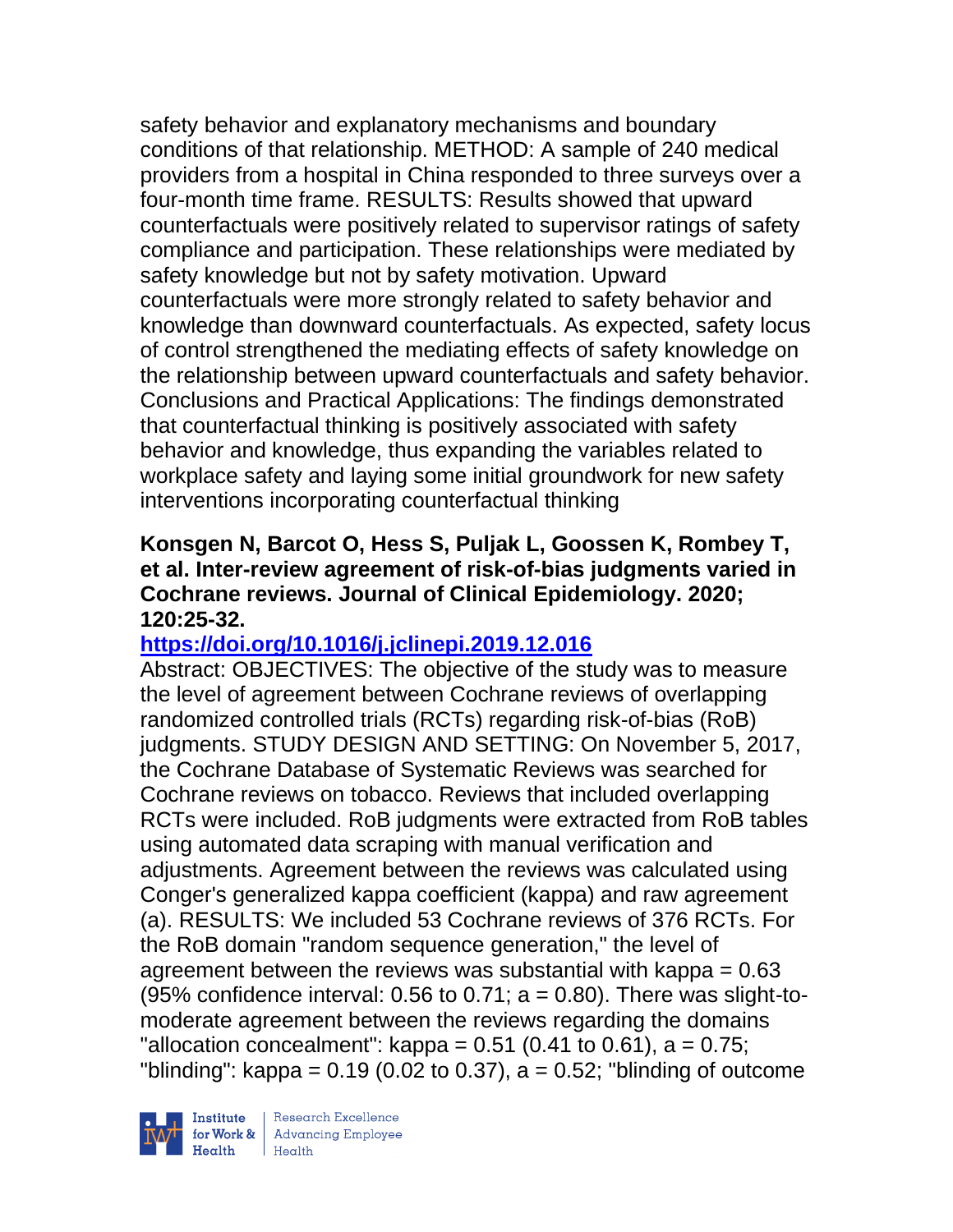assessment":  $kappa = 0.43$  (0.14 to 0.72)  $a = 0.67$ ; and "incomplete outcome data": kappa =  $0.15$  (-0.03 to 0.32), a = 0.64. For "blinding of participants and personnel" and "selective reporting", kappa could not be calculated. The raw agreement was 0.40 and 0.42, respectively. CONCLUSION: The level of agreement between Cochrane reviews regarding RoB judgments ranged from slight to substantial depending on the RoB domain. Further investigations regarding reasons for variation and interventions to improve agreement are needed

**Lacasse A, Page MG, Choiniere M, Dorais M, Vissandjee B, Nguefack HLN, et al. Conducting gender-based analysis of existing databases when self-reported gender data are unavailable: the GENDER Index in a working population. Canadian Journal of Public Health. 2020; 111(2):155-168. <https://doi.org/10.17269/s41997-019-00277-2> [open access]**  Abstract: OBJECTIVES: Growing attention has been given to considering sex and gender in health research. However, this remains a challenge in the context of retrospective studies where self-reported gender measures are often unavailable. This study aimed to create and validate a composite gender index using data from the Canadian Community Health Survey (CCHS). METHODS: According to scientific literature and expert opinion, the GENDER Index was built using several variables available in the CCHS and deemed to be gender-related (e.g., occupation, receiving child support, number of working hours). Among workers aged 18-50 years who had no missing data for our variables of interest ( $n = 29,470$ participants), propensity scores were derived from a logistic regression model that included gender-related variables as covariates and where biological sex served as the dependent variable. Construct validity of propensity scores (GENDER Index scores) were then examined. RESULTS: When looking at the distribution of the GENDER Index scores in males and females, they appeared related but partly independent. Differences in the proportion of females appeared between groups categorized according to the GENDER Index scores tertiles ( $p < 0.0001$ ). Construct validity was also examined through associations between the GENDER Index scores and gender-related variables identified a priori such as choosing/avoiding certain foods because of weight concerns (p < 0.0001), caring for children as the most important thing contributing to

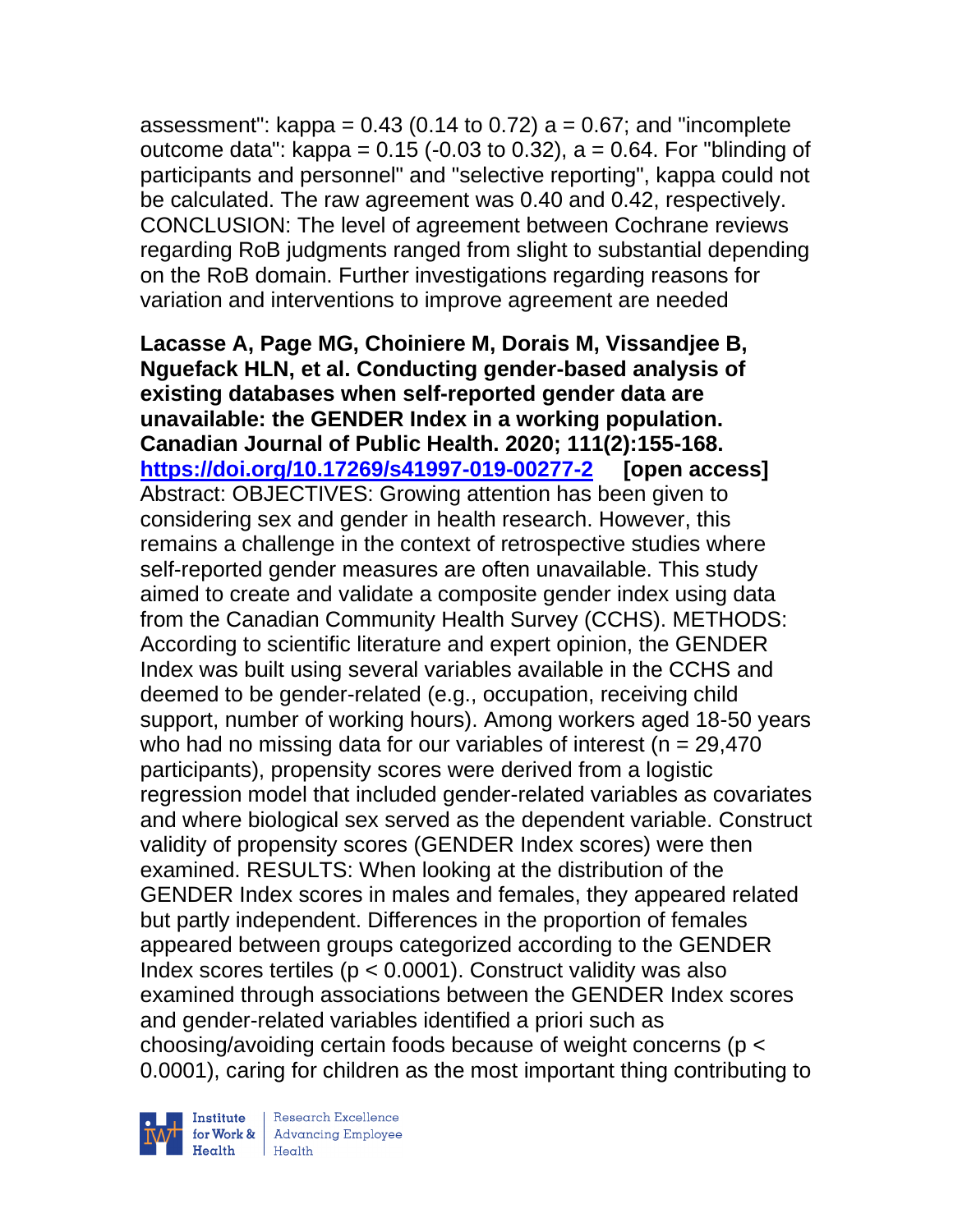stress ( $p = 0.0309$ ), and ability to handle unexpected/difficult problems (p = 0.0375). CONCLUSION: The GENDER Index could be useful to enhance the capacity of researchers using CCHS data to conduct gender-based analysis among populations of workers

## **Lane TJ, Sheehan L, Gray SE, Beck D, and Collie A. Step-downs reduce workers' compensation payments to encourage return to work: are they effective? Occupational and Environmental Medicine. 2020; [epub ahead of print].**

## **<https://doi.org/10.1136/oemed-2019-106325>**

Abstract: OBJECTIVE: To determine whether step-downs, which cut the rate of compensation paid to injured workers after they have been on benefits for several months, are effective as a return to work incentive. METHODS: We aggregated administrative claims data from seven Australian workers' compensation systems to calculate weekly scheme exit rates, a proxy for return to work. Jurisdictions were further subdivided into four injury subgroups: fractures, musculoskeletal, mental health and other trauma. The effect of stepdowns on scheme exit was tested using a regression discontinuity design. Results were pooled into meta-analyses to calculate combined effects and the proportion of variance attributable to heterogeneity. RESULTS: The combined effect of step-downs was a 0.86 percentage point (95% CI -1.45 to -0.27) reduction in the exit rate, with significant heterogeneity between jurisdictions (I (2)=68%, p=0.003). Neither timing nor magnitude of step-downs was a significant moderator of effects. Within injury subgroups, only fractures had a significant combined effect (-0.84, 95% CI -1.61 to - 0.07). Sensitivity analysis indicated potential effects within mental health and musculoskeletal conditions as well. CONCLUSIONS: The results suggest some workers' compensation recipients anticipate step-downs and exit the system early to avoid the reduction in income. However, the effects were small and suggest step-downs have marginal practical significance. We conclude that step-downs are generally ineffective as a return to work policy initiative.Postprint link: https://www.medrxiv.org/content/10.1101/19012286

**Norberg J, Alexanderson K, Framke E, Rugulies R, and Farrants K. Job demands and control and sickness absence, disability pension and unemployment among 2,194,692 individuals in** 

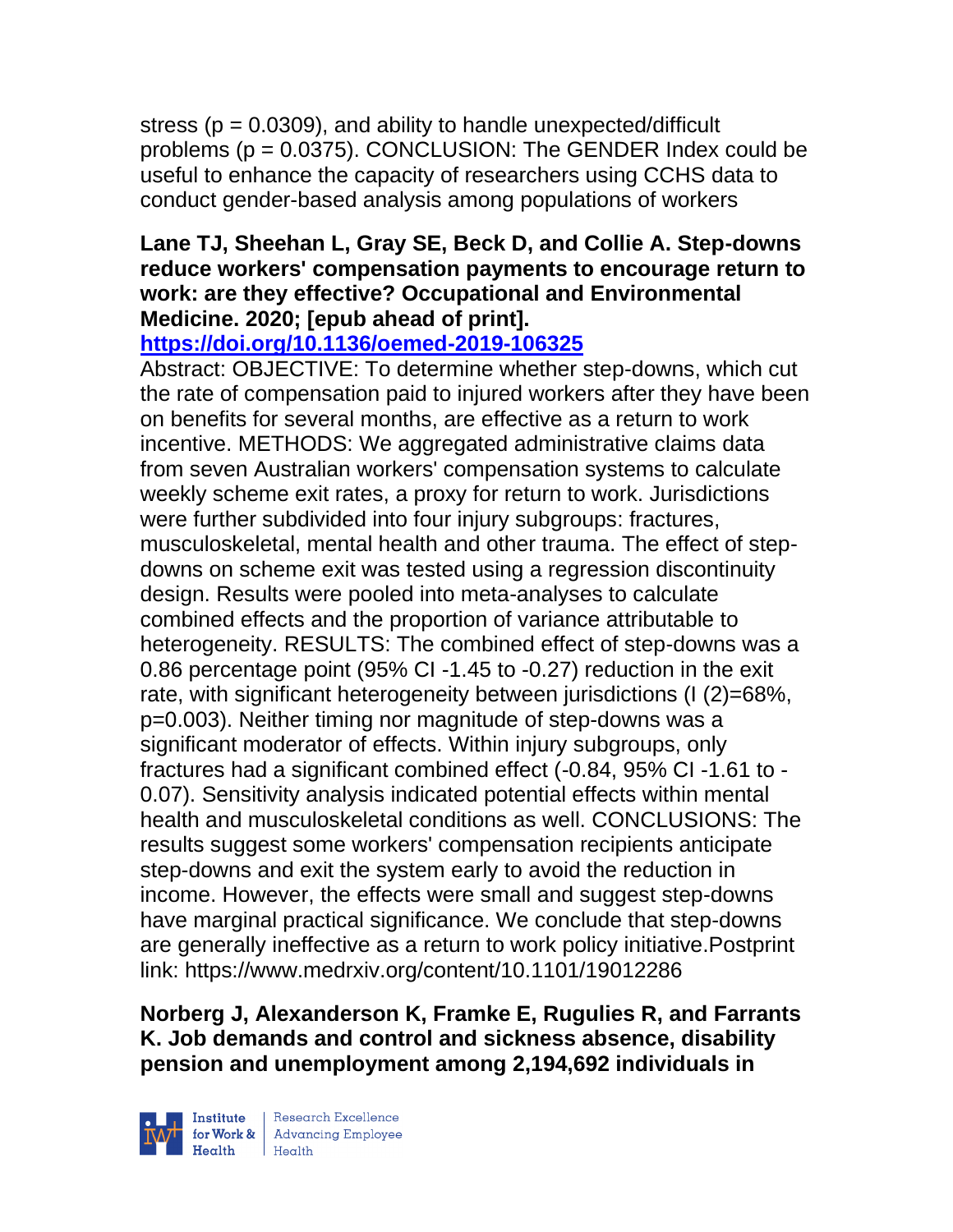## **Sweden. Scandinavian Journal of Public Health. 2020; 48(2):125- 133.**

## **<https://doi.org/10.1177/1403494819846367>**

Abstract: Background: Knowledge is needed on associations between job demands and job control and long-term sickness absence (SA) and unemployment. We explored associations of job demands and job control with SA/disability pension (DP) and unemployment among women and men in paid work. Methods: We included all 2,194,694 individuals living in Sweden in 2001, aged 30- 54 years, and in paid work. The Swedish Job Exposure Matrix (JEM) was used to ascertain levels of job demands and job control. Individuals were categorized into nine groups based on combinations of high, medium, or low values on both demands and control. Using multinomial logistic regression, we estimated odds ratios (OR) with 95% confidence intervals (CI) for the association of job demands and job control with risk of long-term SA/DP (>183 net days) and longterm unemployment (>183 days). Results: Regarding SA/DP, among women the risk was highest for those in occupations with low demands and low control (OR=1.32; 95% CI: 1.28-1.36), whereas among men the risk was highest among those in occupations with high demands and low control (OR=1.22; 1.11-1.34). Regarding unemployment, among women the risk was highest among those in occupations with low demands and medium control (OR=1.30; 1.24- 1.37), whereas among men the risk was highest for those in occupations with low demands and high control (OR=1.54; 1.46- 1.62). Conclusions: Using a JEM among all in a population rather than for specific occupations gives a more comprehensive view of the associations between job demands/job control and long-term SA/DP and unemployment, respectively

### **Ornek OK, Weinmann T, Waibel J, and Radon K. Precarious employment and migrant workers' mental health: a protocol for a systematic review of observational studies. Systematic Reviews. 2020; 9(1):50.**

**<https://doi.org/10.1186/s13643-020-01313-w> [open access]** Abstract: BACKGROUND: Precarious employment has become an urgent public health issue at a global scale with potential consequences for quality of life and health of employees, especially in vulnerable groups such as migrants. The primary aim of this

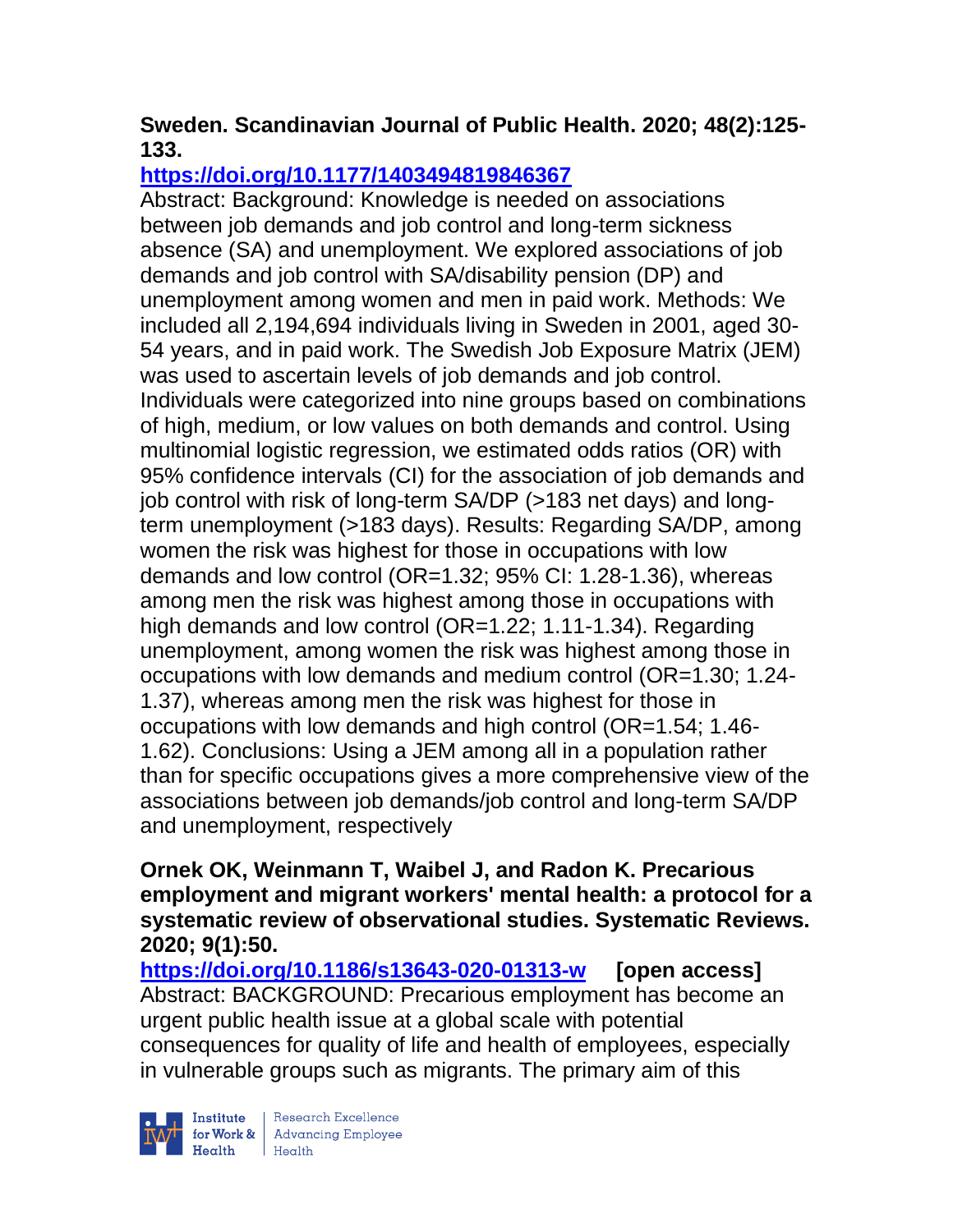systematic review is thus to analyze and summarize existing research on the association between precarious employment and migrant workers' mental health. METHODS: We will search PubMed/MEDLINE, PsycINFO, Web of Science (from January 1970 onwards) for original articles on observational studies (e.g., cohort, case-control and cross-sectional, and qualitative) published in English, German, Turkish, and Spanish. The primary outcome will be depression and anxiety disorders. Secondary outcomes will be burnout, sleeping problems, and occupational stress. Two reviewers will independently screen all citations, full-text articles, and abstract data. Potential conflicts will be resolved through discussion. The methodological quality (or risk of bias) of individual studies will be appraised using an appropriate tool. A narrative synthesis will summarize and explain the characteristics and findings of the studies. If feasible, we will conduct random effects meta-analyses where appropriate. DISCUSSION: This systematic review will analyze the ways in which precarious employment affects migrant workers' mental health and the process that underlies this relationship. The results from the systematic review outlined in this protocol will be of interest to labor and health professionals, policy makers, labor unions, and non-governmental organizations. Our findings may encourage and impel related policy makers to establish humanfocused, safe and healthy work environments, and workplace conditions. SYSTEMATIC REVIEW REGISTRATION: PROSPERO, CRD42019132560

#### **Podrekar N, Kozinc Z, and Sarabon N. The effects of cycle and treadmill desks on work performance and cognitive function in sedentary workers: a review and meta-analysis. Work. 2020; 65(3):537-545.**

## **<https://doi.org/10.3233/WOR-203108>**

Abstract: BACKGROUND: Sedentary behavior has been recognized as an important risk factor in the development of several chronic diseases. Active workstations have been proposed as an effective countermeasure. While such interventions likely reduce sedentary time, concerns regarding the effects on work performance and cognitive function remain. OBJECTIVE: To use meta-analyis to critically evaluate the work performance and cognitive function effects of cycle and treadmill desks as workplace interventions against



| Research Excellence Finantium Research Excellence<br>
Finantium Research Employee<br>
Realth Health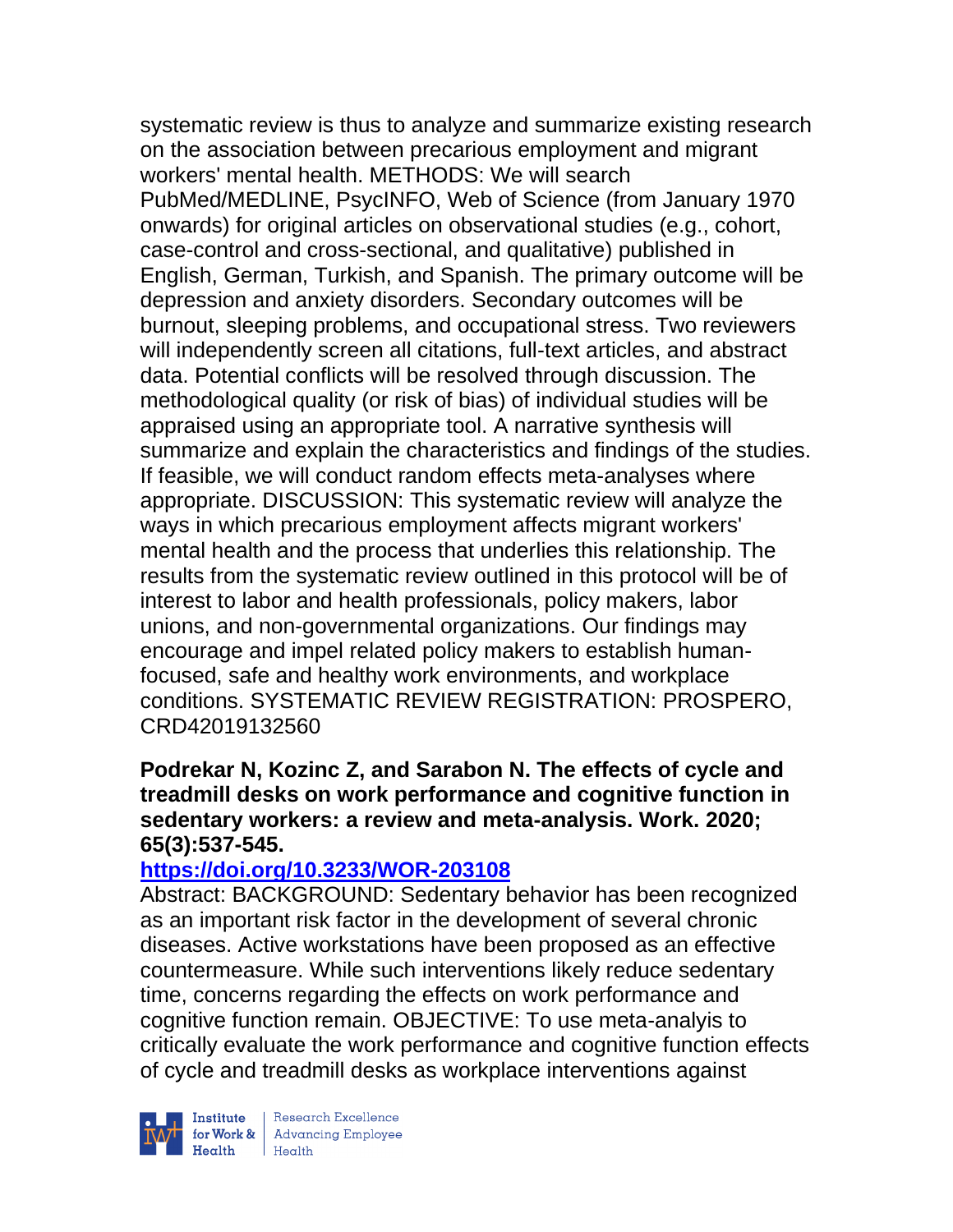sedentary behavior. METHODS: In February 2018, a data search was conducted. Parallel and crossover design studies evaluating workplace interventions compared to conventional seated conditions were included. RESULTS: Eighteen studies met the inclusion criteria. Both interventions reduced typing speed (cycling:  $SMD = -0.35$ ,  $p =$ 0.04; treadmill: SMD =  $-0.8$ ,  $p < 0.001$ ). The number of typing errors significantly increased during cycling interventions (SMD =  $0.39$ ,  $p =$ 0.004). No effect was found for the selective attention tests. However, there was an improvement in recall ability (SMD =  $0.68$ ,  $p = 0.003$ ). CONCLUSION: Cycle and treadmill desks affect work performance, but most likely not due to a decrease in cognitive function. Further research is needed to determine whether the degree of work performance decline is acceptable, considering the many positive effects of implementing active workstations in the office environment

**Roquelaure Y, Jego S, Geoffroy-Perez B, Chazelle E, Descatha A, Evanoff B, et al. Carpal tunnel syndrome among male French farmers and agricultural workers: is it only associated with physical exposure? Safety and Health at Work. 2020; 11(1):33-40. <https://doi.org/10.1016/j.shaw.2019.12.003> [open access]** Abstract: Background: Exploratory study to investigate whether coexposure to physical wrist stressors and chemicals is associated with carpal tunnel syndrome (CTS) in French male farmers and agricultural workers. Methods: Cross-sectional study of 711 men aged 30-65 years and working as either farmers or agricultural workers in 2009-2010 within a cohort covered by the French Agricultural Workers' and Farmers' Mutual Benefit Fund. CTS and exposure to physical wrist stressors and chemicals were assessed using a self-administered questionnaire. Associations between CTS and personal/medical factors, exposure to physical wrist stressors, exposure to chemicals, and co-exposure to physical wrist stressors and chemicals were studied using multivariate logistic regression models. Results: Forty-four men {5.6% [95% confidence interval (CI) 4.0-7.7]} reported that they had suffered from unilateral/bilateral CTS during the last 12 months. CTS was associated with age, current smoking  $[odds ratio (OR) = 2.1 (1.0-4.5)],$  and exposure to physical wrist stressors  $[OR = 2.6 (1.1-5.9)]$ . An association was found between CTS and co-exposure to physical wrist stressors and chemicals  $[OR = 3.3 (0.8-14.3), p = 0.044]$  in comparison with the no-

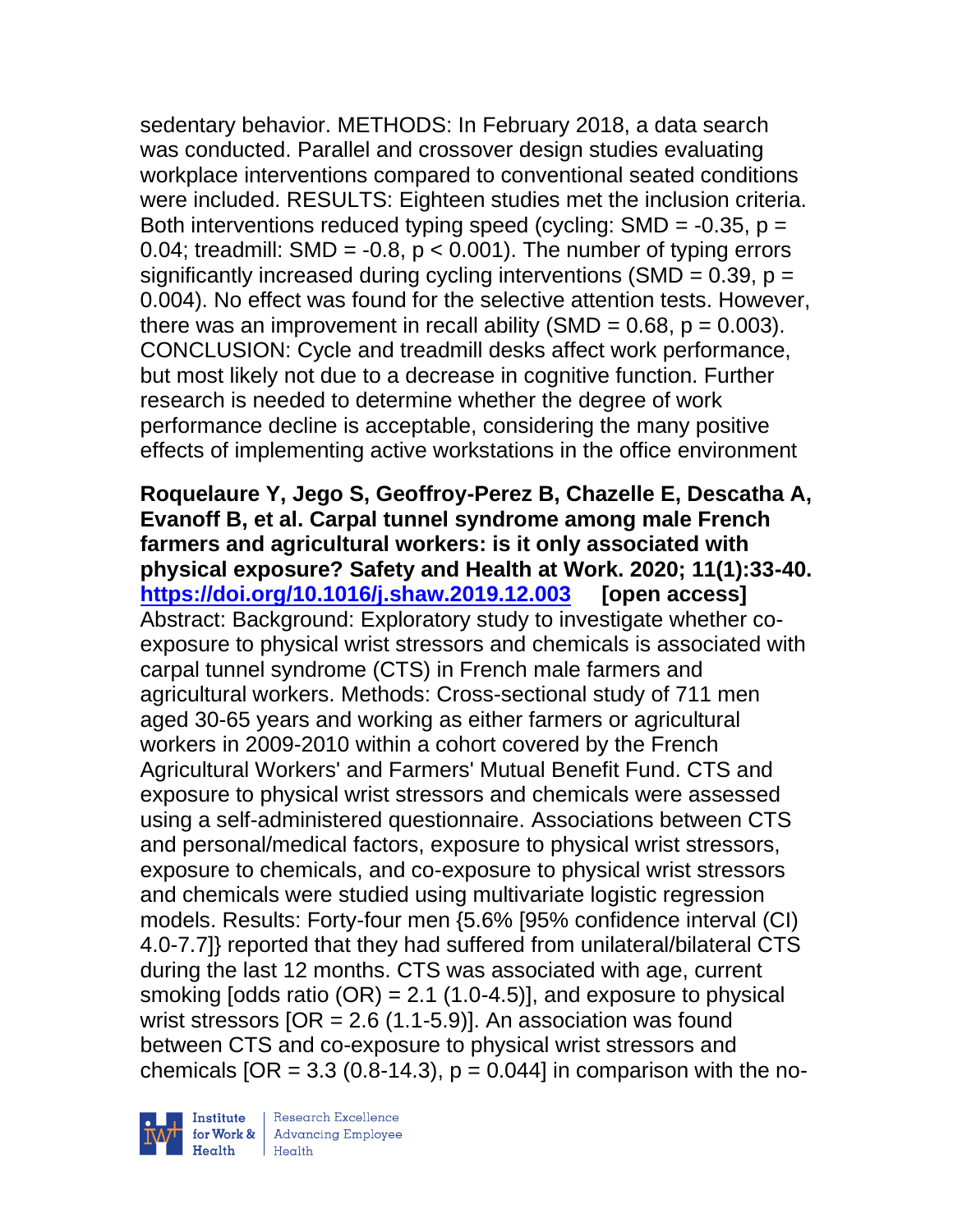exposure group. Conclusions: This exploratory study shows an association of CTS with exposure to biomechanical wrist stressors in male farmers and agricultural workers and suggests an association of CTS with co-exposure to physical wrist stressors and chemicals. Owing to the limitations of the study, this result must be confirmed by a prospective study with objective assessments of the outcome and exposure before drawing conclusions on the possible synergistic effects of mechanical stressors and chemicals on the impairment of the median nerve

**Sorge JT, Young M, Maloney-Hall B, Sherk A, Kent P, Zhao J, et al. Estimation of the impacts of substance use on workplace productivity: a hybrid human capital and prevalence-based approach applied to Canada. Canadian Journal of Public Health. 2020; 111(2):202-211.** 

#### **<https://doi.org/10.17269/s41997-019-00271-8>**

Abstract: OBJECTIVE: Policy makers require evidence-based estimates of the economic costs of substance use-attributable lost productivity to set strategies aimed at reducing substance use-related harms. Building on a study by Rehm et al. (2006), we provide estimates of workplace costs using updated methods and data sources. METHODS: We estimated substance use-attributable productivity losses due to premature mortality, long-term disability, and presenteeism/absenteeism in Canada between 2007 and 2014. Lost productivity was estimated using a hybrid prevalence and incidence approach. Substance use prevalence data were drawn from three national self-report surveys. Premature mortality data were from the Canadian Vital Statistics Death Database, and long-term disability and workplace interference data were from the Canadian Community Health Survey. RESULTS: In 2014, the total cost of lost productivity due to substance use was \$15.7 billion, or approximately \$440 per Canadian, an increase of 8% from 2007. Substances responsible for the greatest economic costs were alcohol (38% of per capita costs), tobacco (37%), opioids (12%), other central nervous system (CNS) depressants (4%), other CNS stimulants (3%), cannabis (2%), cocaine (2%), and finally other psychoactive substances (2%). CONCLUSION: In 2014, alcohol and tobacco represent three quarters of substance use-related lost productivity costs in Canada, followed by opioids. These costs provide a valuable

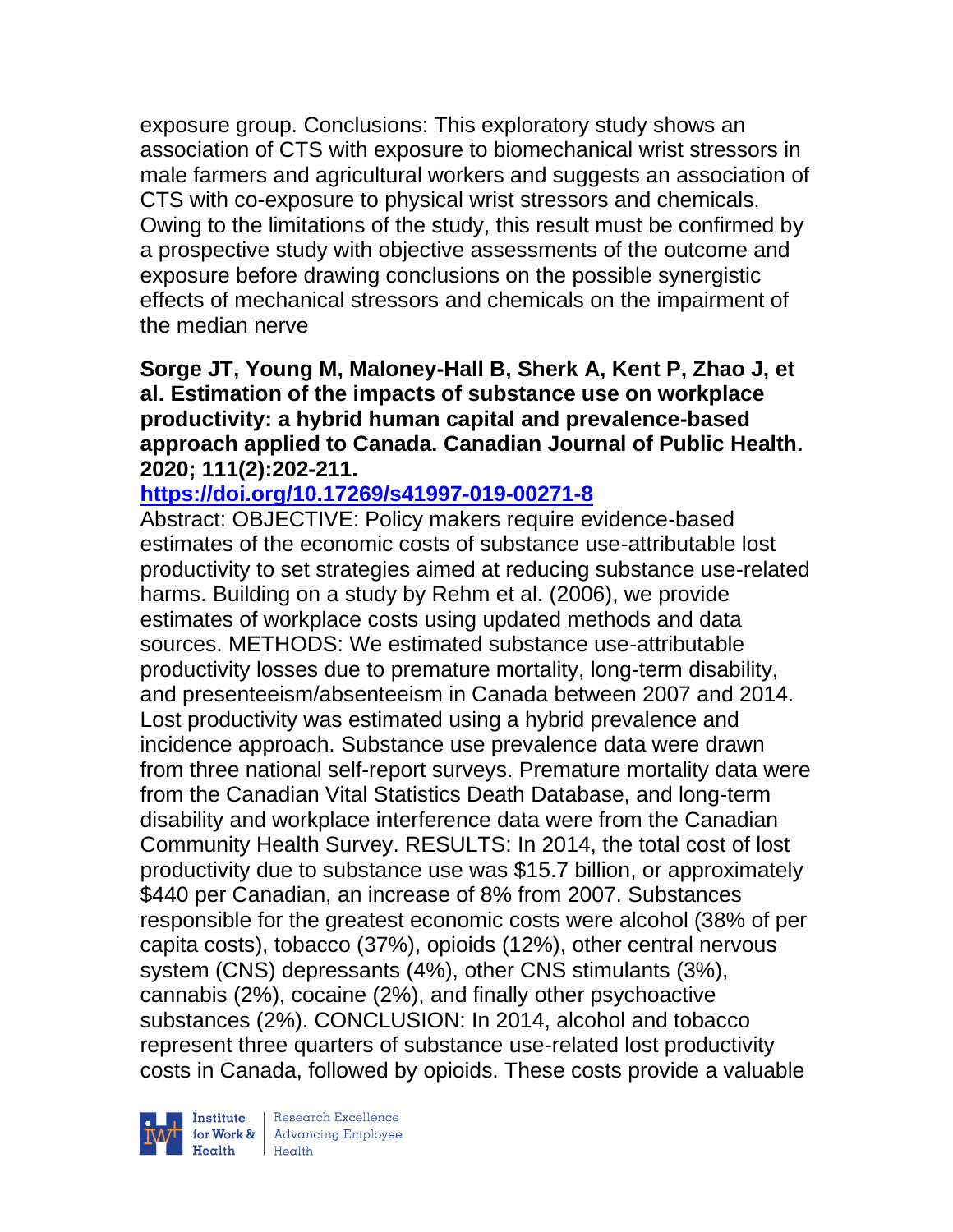baseline that can be used to assess the impact of future substance use policy, practice, and other interventions, especially important given Canada's opioid crisis and recent cannabis legalization

### **Sun C, Thelen C, Sancho Sanz I, and Wittmann A. Evaluation of a new workplace protection factor-measuring method for filtering facepiece respirator. Safety and Health at Work. 2020; 11(1):61- 70.**

**<https://doi.org/10.1016/j.shaw.2019.11.001> [open access]** Abstract: Background: This study aims to assess whether the TSI PortaCount (Model 8020) is a measuring instrument comparable with the flame photometer. This would provide an indication for the suitability of the PortaCount for determining the workplace protection factor for particulate filtering facepiece respirators. Methods: The PortaCount (with and without the N95-Companion) was compared with a stationary flame photometer from Moores (Wallisdown) Ltd (Type 1100), which is a measuring instrument used in the procedure for determining the total inward leakage of the particulate filtering facepiece respirator in the European Standard. Penetration levels of sodium chloride aerosol through sample respirators of two brands (A and B) were determined by the two measuring systems under laboratory conditions. For each brand, thirty-six measurements were conducted. The samples were split into groups according to their protection level, conditioning before testing, and aerosol concentration. The relationship between the gauged data from two measuring systems was determined. In addition, the particle size distribution inside the respirator and outside the respirator was documented. Linear regression analysis was used to calculate the association between the PortaCount (with and without the N95- Companion) and the flame photometer. Results: A linear relationship was found between the raw data scaled with the PortaCount (without N95-Companion) and the data detected by the flame photometer  $(R(2) = 0.9704)$  under all test conditions. The distribution of particle size was found to be the same inside and outside the respirator in almost all cases. Conclusion: Based on the obtained data, the PortaCount may be applicable for the determination of workplace protection factor